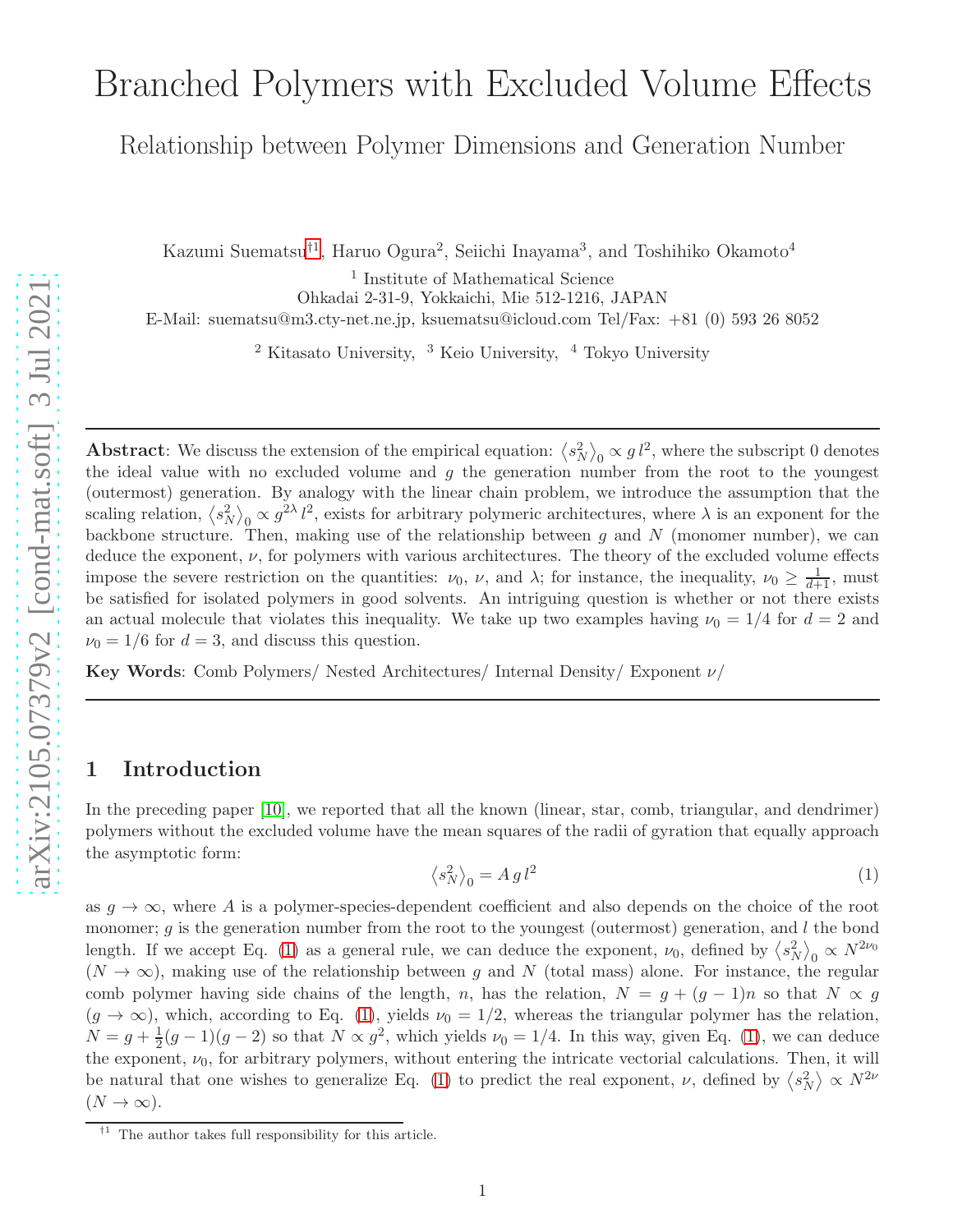### <span id="page-1-5"></span><span id="page-1-0"></span>2 Theoretical



**Figure 1** A comb polymer having side chains of the length, n.

To consider the generalization of Eq. [\(1\)](#page-0-1), let us take up the regular comb polymer [\[7\]](#page-10-1) (Fig. [1\)](#page-1-0) having side chains of the length, n. This comb polymer has the total monomer number,  $N = g + (g - 1)n$ , as mentioned above. Let each side chain be a part of the corresponding monomer on the main backbone, and index accordingly so that, for instance, 3<sup>2</sup> denotes the second monomers on the side chain emanating from the branching unit on the third generation, and so forth. According to Isihara [\[1,](#page-10-2) [10\]](#page-10-0), the end-to-end vector from the center of gravity to the pth monomer is written in the form:

<span id="page-1-2"></span><span id="page-1-1"></span>
$$
\vec{r}_{Gp} = \vec{r}_{1p} - \frac{1}{N} \sum_{p=1}^{N} \vec{r}_{1p}
$$
\n(2)

Following the formula  $(2)$ , it is easy to show that the component vectors have the expressions:

$$
\vec{r}_{Gh} = \frac{1}{N} \left\{ \sum_{k=1}^{h-1} [N - (N - k - (k-1)n)] \vec{l}_{(k+1)} - \sum_{k=1}^{g-1} [N - k - (k-1)n] \vec{l}_{(k+1)} - \sum_{k=1}^{g-1} \sum_{i=1}^{n} (n - i + 1) \vec{l}_{(k+1)i} + \sum_{k=1}^{h-1} [N - k - (k-1)n] \vec{l}_{(k+1)} \right\} \tag{3}
$$

$$
\vec{r}_{Gh_j} = \frac{1}{N} \left\{ \sum_{k=1}^{h-1} [N - (N - k - (k-1)n)] \vec{l}_{(k+1)} + \sum_{i=1}^{j} [N - n + i - 1] \vec{l}_{h_i} - \sum_{k=1}^{g-1} [N - k - (k-1)n] \vec{l}_{(k+1)} - \sum_{k=1}^{g-1} \sum_{i=1}^{n} (n - i + 1) \vec{l}_{(k+1)i} + \sum_{k=1}^{h-1} [N - k - (k-1)n] \vec{l}_{(k+1)} + \sum_{i=1}^{j} [n - i + 1] \vec{l}_{h_i} \right\} \tag{4}
$$

where  $1 \le h \le g$  for  $\vec{r}_{Gh}$ ;  $2 \le h \le g$  and  $1 \le j \le n$  for  $\vec{r}_{Gh_j}$ . It is seen from Eqs. [\(3\)](#page-1-2) and [\(4\)](#page-1-3) that the vector from the center of gravity to the pth monomer can generally be recast as the grand sum of all bond vectors,  $\{\vec{l}_q\}$ , that constitute the polymer,

<span id="page-1-4"></span><span id="page-1-3"></span>
$$
\vec{r}_{Gp} = \frac{1}{N} \sum_{q=2}^{N} c_q(p) \vec{l}_q
$$
\n(5)

In Eq. [\(5\)](#page-1-4), starting from  $q = 2$  is necessary since this polymer has  $N - 1$  bonds. Eq. (5) is the typical Pearson random walk [\[6,](#page-10-3)8] with unequal step lengths,  $\{c_q(p)/N\}$ . It is noteworthy that Eq. [\(5\)](#page-1-4) is of the same form as the end-to-end distance of a linear chain which corresponds to the special case of  $c_q(p)/N = 1$ .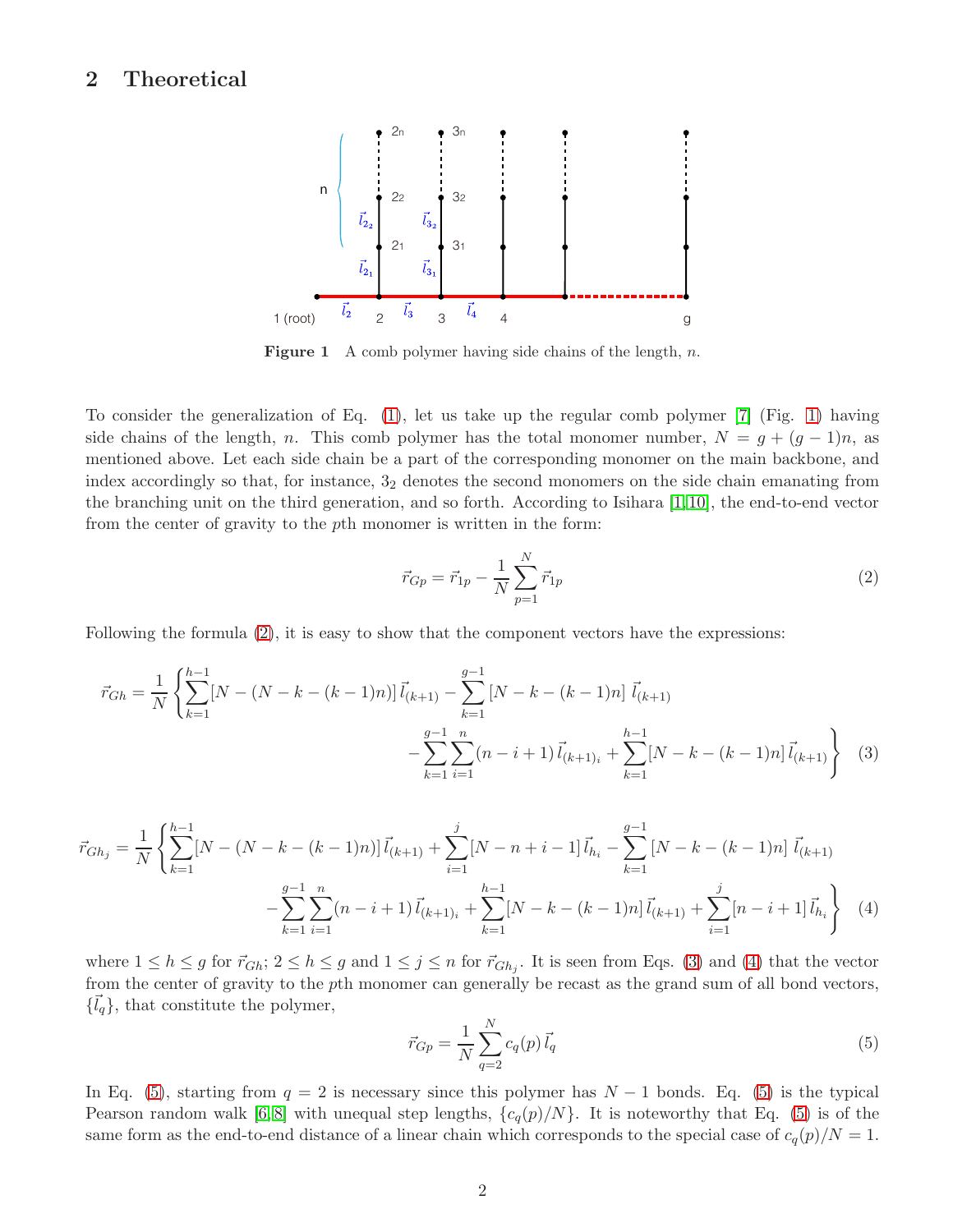Let all bonds have an equal length,  $|\vec{l}_q| = l$ , and  $\vec{e}$  be the unit vector. The mean square of the radius of gyration is written in the form:

<span id="page-2-0"></span>
$$
\langle s_N^2 \rangle = \frac{1}{N} \sum_{p=1}^N \langle \vec{r}_{Gp} \cdot \vec{r}_{Gp} \rangle = \frac{1}{N} \sum_{p=1}^N \left[ \sum_{q=2}^N \frac{c_q(p)^2}{N^2} + \sum_{i \neq j}^N \frac{c_i(p)c_j(p)}{N^2} \langle \vec{e}_i \cdot \vec{e}_j \rangle \right] l^2 \tag{6}
$$

If there is no correlation between bonds, we have  $\langle \vec{e}_i \cdot \vec{e}_j \rangle = 0$  for  $i \neq j$ . Then, Eq. [\(6\)](#page-2-0) reduces to the freely-jointed-chain model to yield the quantity for the ideal polymer without the excluded volume. For the comb polymer under discussion, this has the form: in terms of  $g$ ,

$$
\langle s_N^2 \rangle_0 = \frac{1}{N} \sum_{p=1}^N \sum_{q=2}^N \left[ \frac{c_q(p)}{N} \right]^2 l^2
$$
  
= 
$$
\frac{1}{6} \cdot \frac{(n+1)^2 g^3 + 3n^2(n+1)g^2 - (n+1)(8n^2 + 2n + 1)g + n(n+1)(5n+1)}{(n+1)^2 g^2 - 2n(n+1)g + n^2} l^2
$$
(7)

which, as  $g \to \infty$ , approaches the asymptotic form:

<span id="page-2-1"></span>
$$
\left\langle s_N^2 \right\rangle_0 \doteq \frac{1}{6} \, g \, l^2 \tag{8}
$$

the expression derived in the preceding paper [\[10\]](#page-10-0). If we take into account the fact that Eq. [\(6\)](#page-2-0) has the same form as the linear chain model and that  $q$  acts as the size of the molecule, the result of Eq. [\(8\)](#page-2-1) seems to be a natural consequence. Remarkable is the fact that while, by Eqs. [\(5\)](#page-1-4) and [\(6\)](#page-2-0),  $\langle s_N^2 \rangle$  represents the statistical average of  $N-1$  bonds with unequal lengths [\[6,](#page-10-3)8], it behaves, phenomenologically, as though it is a linear chain linked by  $q$  bonds with an equal length,  $l$ .

For the excluded volume polymer, we have  $\langle \vec{e}_i \cdot \vec{e}_j \rangle \neq 0$ . In that case, by analogy with the linear chain model, it seems reasonable to expect that Eq. [\(6\)](#page-2-0) has the asymptotic form of  $g \to \infty$ :

<span id="page-2-3"></span>
$$
\langle s_N^2 \rangle \propto g^{2\lambda} \tag{9}
$$

where  $\lambda$  is an exponent for the backbone of a molecule. To deduce the real exponent,  $\nu$ , let us consider the nested structures put forth in the preceding paper  $[10]$ . In Fig. [2,](#page-3-0) the starting polymer,  $N_1$ , may be an arbitrary polymer. On each nesting, a linear polymer with  $g$  monomers is newly introduced as a base polymer, on which the preceding structure is linked with each monomer on the base polymer. Such nesting is repeated successively to create deeper structures. Let  $z$  represent the depth of the nest. Then, we can write generally  $N_z = g + (g - 1)N_{z-1}$ . The solution to this recurrence relation is:

<span id="page-2-2"></span>
$$
N_z = (g-1)^{z-1}N_1 + g\frac{(g-1)^{z-1}-1}{g-2} \quad (z \ge 1)
$$
\n(10)

In this paper, we consider the simplest case in which  $N_1$  is a linear polymer with g monomers, so that  $N_1 = g$ . Substituting into Eq. [\(10\)](#page-2-2), we have  $N_z \doteq g^z$  for  $g \to \infty$ . Substituting further this asymptotic relation into Eq. [\(9\)](#page-2-3), we have

$$
\langle s_N^2 \rangle \propto N^{2\frac{\lambda}{z}} \qquad (z = 1, 2, 3, \dots) \tag{11}
$$

which yields the required relation between the exponents:

<span id="page-2-4"></span>
$$
\nu = \frac{\lambda}{z} \qquad (z = 1, 2, 3, \dots) \tag{12}
$$

According to Eqs. [\(1\)](#page-0-1) and [\(9\)](#page-2-3), the ideal exponent,  $\nu_0$ , is a special case of  $\lambda = 1/2$  and hence

<span id="page-2-5"></span>
$$
\nu_0 = \frac{1}{2z} \qquad (z = 1, 2, 3, \dots) \tag{13}
$$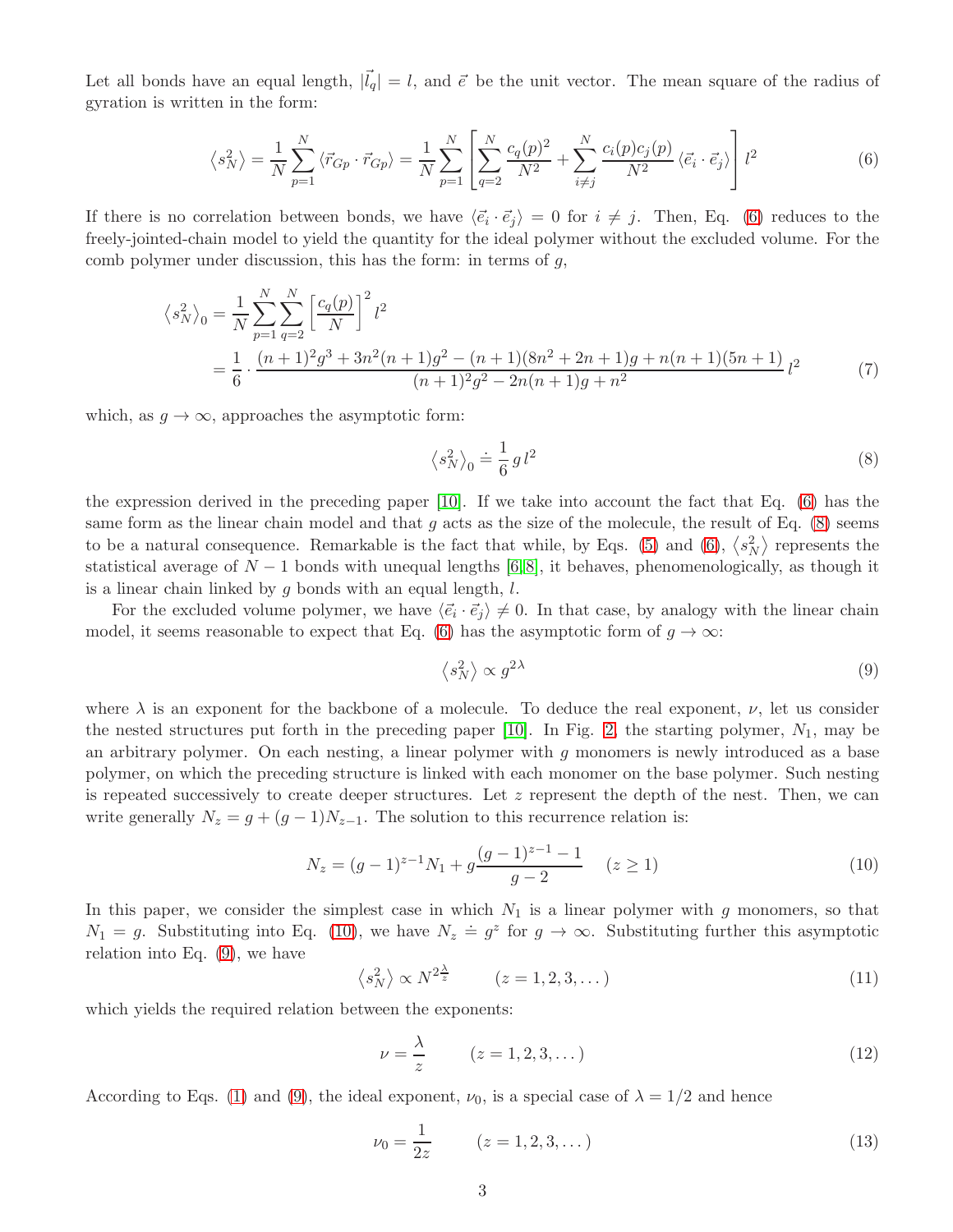From Eqs.  $(12)$  and  $(13)$ , we have

<span id="page-3-4"></span>
$$
\nu = 2\lambda \nu_0 \tag{14}
$$

Since, according to Fig. [2,](#page-3-0) the full contour length of the backbone is, at most,  $\dot{=} zg$ , clearly  $\lambda$  must satisfy  $\lambda \leq 1$ , so that

<span id="page-3-1"></span>
$$
\nu \le 2\nu_0 \tag{15}
$$

Let us apply the inequality  $(15)$  to the classic formula  $[2,3,10]$  $[2,3,10]$  $[2,3,10]$ , the excluded volume equation for the dilution limit in good solvents:

<span id="page-3-2"></span>
$$
\nu = \frac{2(1 + \nu_0)}{d + 2} \tag{16}
$$

Substituting Eq. [\(16\)](#page-3-2) into Eq. [\(15\)](#page-3-1), we have

<span id="page-3-3"></span>
$$
\nu_0 \ge \frac{1}{d+1} \tag{17}
$$

which is a constraint condition for the classic formula  $(16)$  to have a sound physical basis  $[2-5,10,11]$  $[2-5,10,11]$  $[2-5,10,11]$  $[2-5,10,11]$ . While Eq. [\(13\)](#page-2-5) indicates that there exist a large number of architectures that have different ideal exponents of the interval,  $0 \le \nu_0 \le 1/2$ , Eq. [\(17\)](#page-3-3) implies that, of those architectures, only those satisfying the inequality [\(17\)](#page-3-3) are compatible with Eq. [\(16\)](#page-3-2). For instance,  $\nu_0 \geq 1/4$  is required for  $d = 3$  [\[11\]](#page-11-0), whereas, as is seen from Eq. [\(13\)](#page-2-5), the nesting architectures with the depth greater than  $z = 3$  (Fig. [2\)](#page-3-0) can not satisfy Eq. [\(17\)](#page-3-3) since those architectures have the exponents of the interval  $0 \le \nu_0 = \frac{1}{2z} \le 1/6$ .

<span id="page-3-0"></span>

**Figure 2** The first  $(z = 1)$ , the second  $(z = 2)$ , and the third  $(z = 3)$  nested structures. In  $z = 3$ ,  $g-1$  comb polymers branch off from the monomers on the new backbone (red solid-line). Such nesting may be repeated successively, which ultimately approaches the dendrimer structure with  $f = 3$ .

It is obvious, on the other hand, that the  $z = 3$  polymer with  $\nu_0 = \frac{1}{6}$  $\frac{1}{6}$  can be accommodated in the threedimensional space, for instance, by arranging the backbone on the  $XY$  plane and the combs in parallel to the YZ plane so as to extend perpendicularly to each other (Fig. [3\)](#page-4-0). As this example shows, in the viewpoint of synthetic chemistry, the  $z = 3$  polymer can be a real compound! Then, what happens to this polymer when placed in the dilution limit? One possible conjecture is that, by virtue of Eq. [\(12\)](#page-2-4) and  $\lambda = 1$ ,  $\nu$  simply takes the exponent,  $1/3$ , which marginally satisfies the accommodation condition,  $1/d$ . Under this critical circumstance, according to the thermodynamic theory of the excluded volume effects [\[10\]](#page-10-0), there still remains the strong Gibbs potential to enlarge the molecular dimensions due to the diffusive-flow of segments along the density gradient, which is, however, exactly canceled out by the elastic counterforce of the stretched backbone having a stronger spring constant, k. The exponent,  $1/3$ , implies that the  $z = 3$  polymer is, in the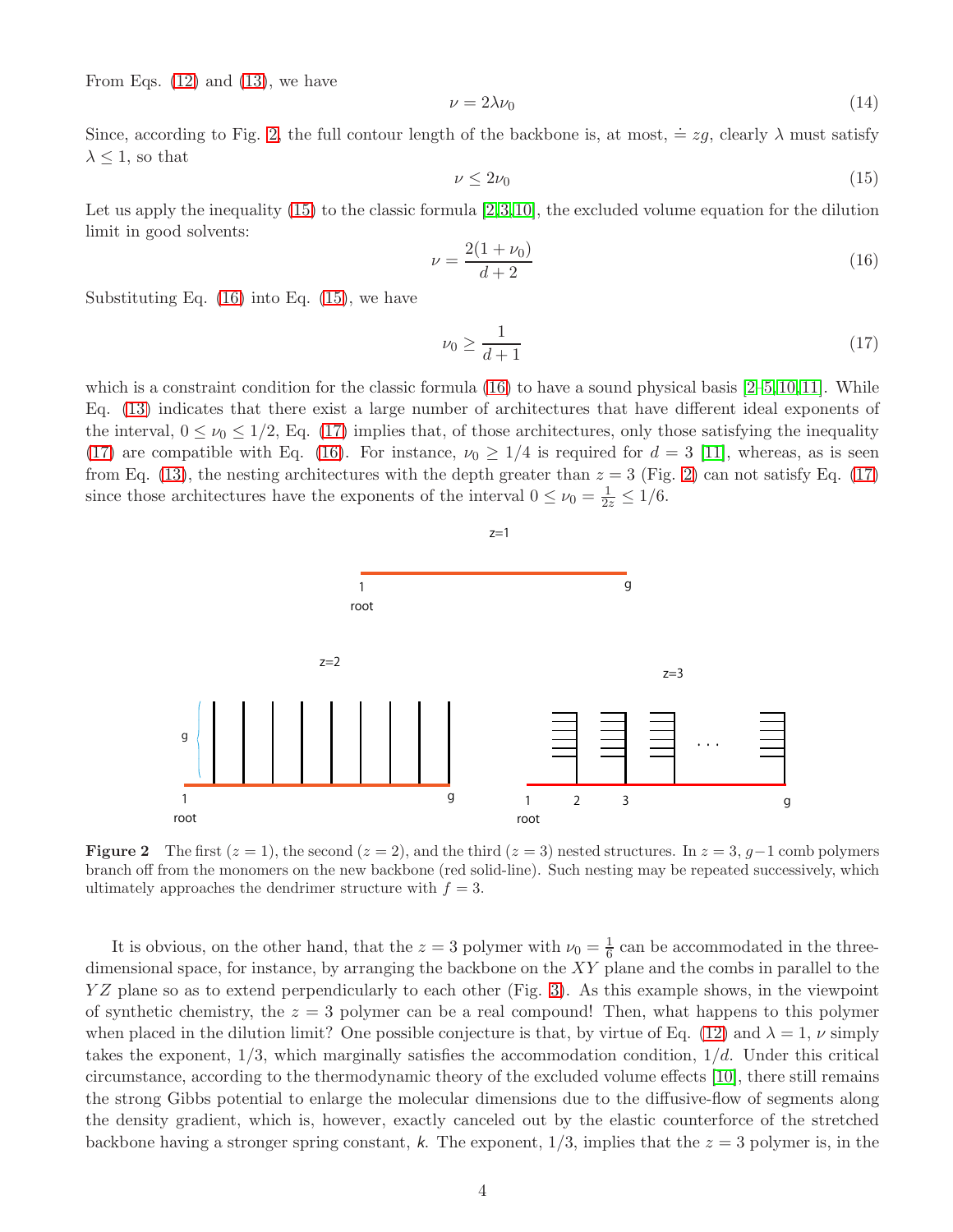event, rearranged into the pure liquid- or the solid-state in the limit of a large g. In the following section, we will examine the validity of this conjectured exponent,  $\nu_{z=3} = 1/3$ , through the direct calculation with the help of the lattice model.

Recall that the above argument is a story for the limiting case of  $N \to \infty$ . A real molecule having a finite N has greater freedom. Such an example of the  $z=3$  polymer with  $g = 4$  ( $N = 52$ ) is displayed in Fig. [4.](#page-4-0) There is a possibility that one can experimentally determine the exponent by extrapolating to  $N \to \infty$ , making use of samples with finite  $N$ 's.

<span id="page-4-0"></span>

Figure 3 A simplified diagram for possible arrangement of a  $z = 3$  nested polymer with a large g in the three-dimensional space. This polymer has  $\nu_0 = \frac{1}{6}$ and is expected to take the fully expanded conformation with  $\nu = \frac{1}{3}$  in the dilution limit, according to the equations  $(13)-(15)$  $(13)-(15)$ .



**Figure 4** A  $z = 3$  nested polymer with  $q=4$  in the three-dimensional space. The black solid-lines represent the first  $(z=1)$  linear molecules with  $y=4$ , the blue solid-lines the second  $(z=2)$ , and the red solid-line is the third  $(z=3)$  backbone.

| Polymers                             | Exponents                   |                  |               |               |
|--------------------------------------|-----------------------------|------------------|---------------|---------------|
|                                      | $z$ (depth of the nest)     | $\lambda$        | $\nu_0$       | $\nu$         |
| Nested structures                    | $z \geq 1$                  | $\lambda \leq 1$ | $rac{1}{2z}$  |               |
| $z=1$ (linear polymer)               | 1                           | $\frac{1}{2}$    | $\frac{1}{2}$ |               |
|                                      |                             | $\frac{3}{5}$    |               | $\frac{3}{5}$ |
| $z = 2$ (extended comb) <sup>a</sup> | $\overline{2}$              | $\frac{1}{2}$    | $\frac{1}{4}$ |               |
|                                      | $\mathcal{D}_{\mathcal{L}}$ | 1                |               | $\frac{1}{2}$ |
| $z=3b$                               | 3                           | $\frac{1}{2}$    | $\frac{1}{6}$ |               |
|                                      | 3                           |                  |               | $rac{1}{3}$ c |

<span id="page-4-1"></span>**Table 1** Exponents,  $\nu$ , for the nesting structures in the dilution limit in good solvents  $(d = 3)$ .

a. equivalent to the comb polymer with  $n = q$  in Fig. [1](#page-1-0) [\[10\]](#page-10-0).

b. incompatible with Eq. [\(17\)](#page-3-3), but the polymer can be embedded in the real space.

c. a conjectured value according to the equations [\(13\)](#page-2-5)-[\(15\)](#page-3-1).

#### Two-dimensional case

The same situation arises in the two-dimensional case of the  $z = 2$  (extended comb) polymer (Fig. [2\)](#page-3-0). Since a real molecule is build up based on the tetrahedral structure, a genuine two-dimensional polymer is generally unavailable. It may be useful, however, to make use of a lattice cluster  $[4, 9]$  $[4, 9]$ , an analog of the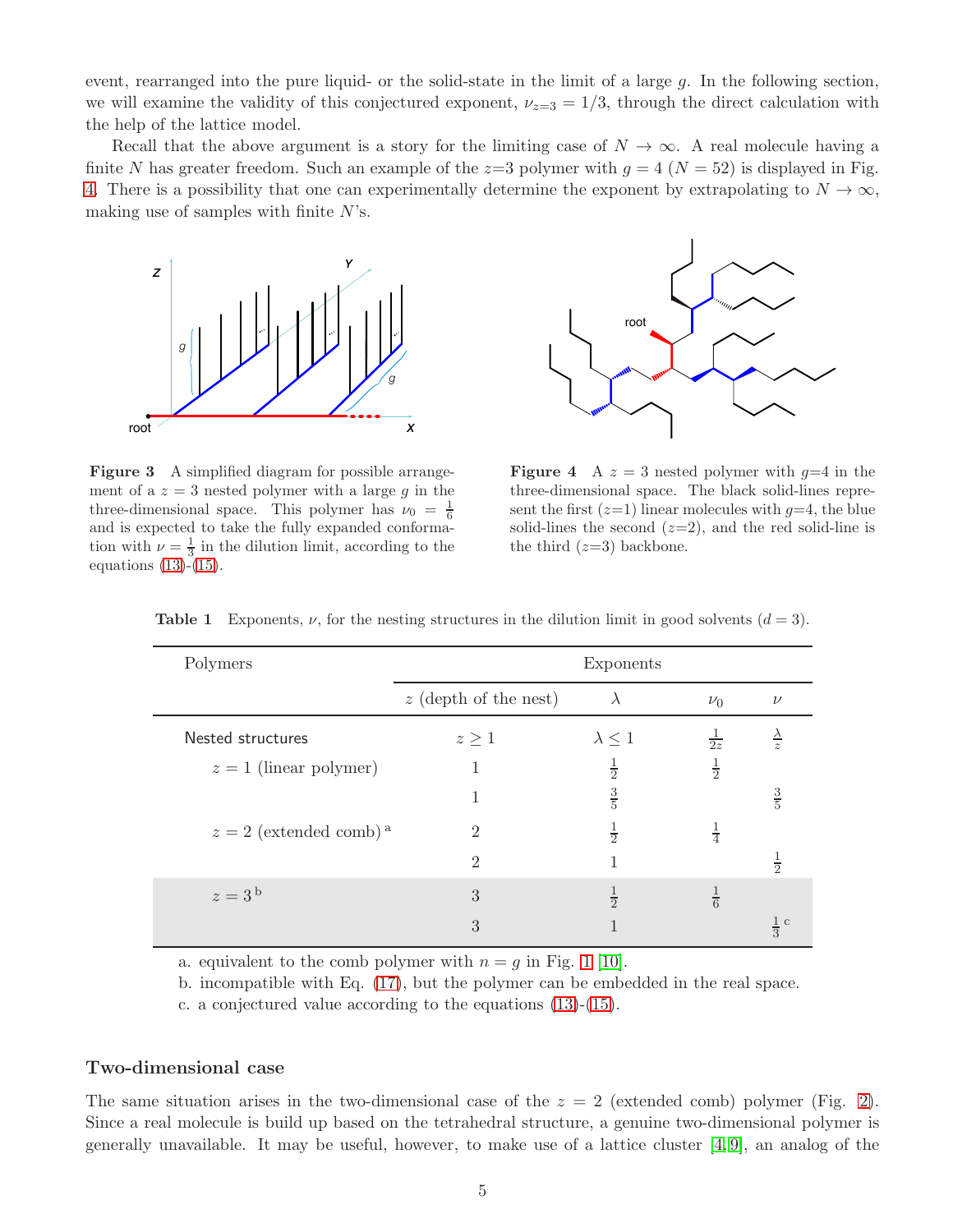real polymer<sup>†[2](#page-7-0)</sup>. The  $z = 2$  cluster has  $\nu_0 = 1/4$ , the same value as the triangular polymer without the excluded volume, so it does not satisfy Eq.  $(17)$  in  $d = 2$ . In contrast, according to Fig. [2,](#page-3-0) this cluster can clearly be arranged on the two-dimensional square lattice. Thus, by Eqs. [\(13\)](#page-2-5)-[\(15\)](#page-3-1), we expect  $\lambda = 1$  and  $\nu = 1/2$ , which is again equal to the critical packing density. However, we note that the exponent,  $\nu = 1/2$ , thus estimated is not consistent with other researchers' results that scatter from 0.5 to 0.687 [\[3–](#page-10-6)[5\]](#page-10-7) and conflict with each other. There is a possibility that one can settle this puzzling problem through simulation experiments on lattices by using pure polymers with fixed architectures, such as the comb polymer with  $n = q$  and the triangular polymer.

In the following, we consider this problem through the direct calculation of lattice clusters, assuming that molecules are constructed from the stretched backbone and stretched side chains.

### 3 Mean Squares of Radii of Gyration of Self-avoiding Polymers

The mean square of the radius of gyration of an excluded volume polymer can generally be evaluated by means of the thermodynamic theory [\[2,](#page-10-5) [10\]](#page-10-0). Here, we evaluate the corresponding quantity in an algebraic manner, albeit for special polymers. For this purpose, we make use of the formulae for the regular comb polymer, which has the end-to-end vectors given by Eqs. [\(3\)](#page-1-2) and [\(4\)](#page-1-3).

We are interested in the excluded volume phenomena of polymers that violate the inequality [\(17\)](#page-3-3). The  $z=2$  (extended comb) polymer in  $d=2$  and the  $z=3$  polymer in  $d=3$  belong to this category, as discussed above. We are going to approach this problem according to the lattice model. Suppose these polymers take the configurations with the stretched backbone and stretched side-chains extending perpendicularly to each other; in that case, it seems evident that, as  $q \to \infty$ , these, when arranged on the square and the cubic lattices, respectively, will cover all the lattice sites. Our aim is to calculate the radii of the gyration of such fully expanded polymers and estimate the exponent,  $\nu$ . The main point of the calculation is that only the scalar products between the bond vectors parallel to each other survive, and all the perpendicular components vanish.

#### 3.1 The  $z = 1$  (Rod) Polymer in the One-Dimensional Space

The one-dimensional freely-jointed polymer has  $\nu_0 = 1/2$ , and hence, it marginally satisfies the inequality [\(17\)](#page-3-3). The end-to-end distance vector,  $\vec{r}_{Gh}$ , of the one-dimensional polymer corresponds to the case of  $n = 0$ in Eq. [\(3\)](#page-1-2), so that only the scalar product,  $\vec{l}_k \cdot \vec{l}_h$ , between bonds on the backbone is mathematically useful. Let this polymer be comprised of g monomers, and all the bonds have the equal length,  $|\vec{l}_k| = l$ . According to the definition of the mean square of the radius of gyration and Eq. [\(3\)](#page-1-2), we have

<span id="page-5-1"></span>
$$
\left\langle s_g^2 \right\rangle_{z=1} = \frac{1}{N} \left\langle \sum_{h=1}^g \vec{r}_{Gh} \cdot \vec{r}_{Gh} \right\rangle = \frac{1}{12} \left( g^2 - 1 \right) l^2 \tag{18}
$$

For  $g \to \infty$ , this gives  $\langle s_g^2 \rangle_{z=1} = \frac{1}{12} g^2 l^2$ . Since  $N = g$ , we have  $\nu = 1$ , in accord with what is predicted by the equations  $(13)-(15)$  $(13)-(15)$ , and also agrees with the prediction by Eq.  $(16)$ .

#### 3.2 The  $z = 2$  (Extended Comb) Polymer in the Two-Dimensional Space

In Eqs. [\(3\)](#page-1-2) and [\(4\)](#page-1-3), we put  $n = g$ . With  $\vec{l}_h \cdot \vec{l}_{k_j} = 0$  in mind, we have

<span id="page-5-0"></span>
$$
\left\langle s_g^2 \right\rangle_{z=2} = \frac{1}{N} \left\{ \left\langle \sum_{h=1}^g \vec{r}_{Gh} \cdot \vec{r}_{Gh} \right\rangle + \left\langle \sum_{h=2}^g \sum_{j=1}^g \vec{r}_{Gh_j} \cdot \vec{r}_{Gh_j} \right\rangle \right\} = \frac{1}{6} \frac{\left(g^2 - 1\right) \left(g^2 + 3\right)}{g^2} l^2 \tag{19}
$$

which, as  $g \to \infty$ , reduces to  $\langle s_g^2 \rangle_{z=2} = \frac{1}{6} g^2 l^2$ . Since  $N = g^2$  for the  $z=2$  polymer, we have  $\nu = 1/2$ , in agreement with the prediction of the equations [\(13\)](#page-2-5)-[\(15\)](#page-3-1), and also with the critical packing density,  $1/d$ .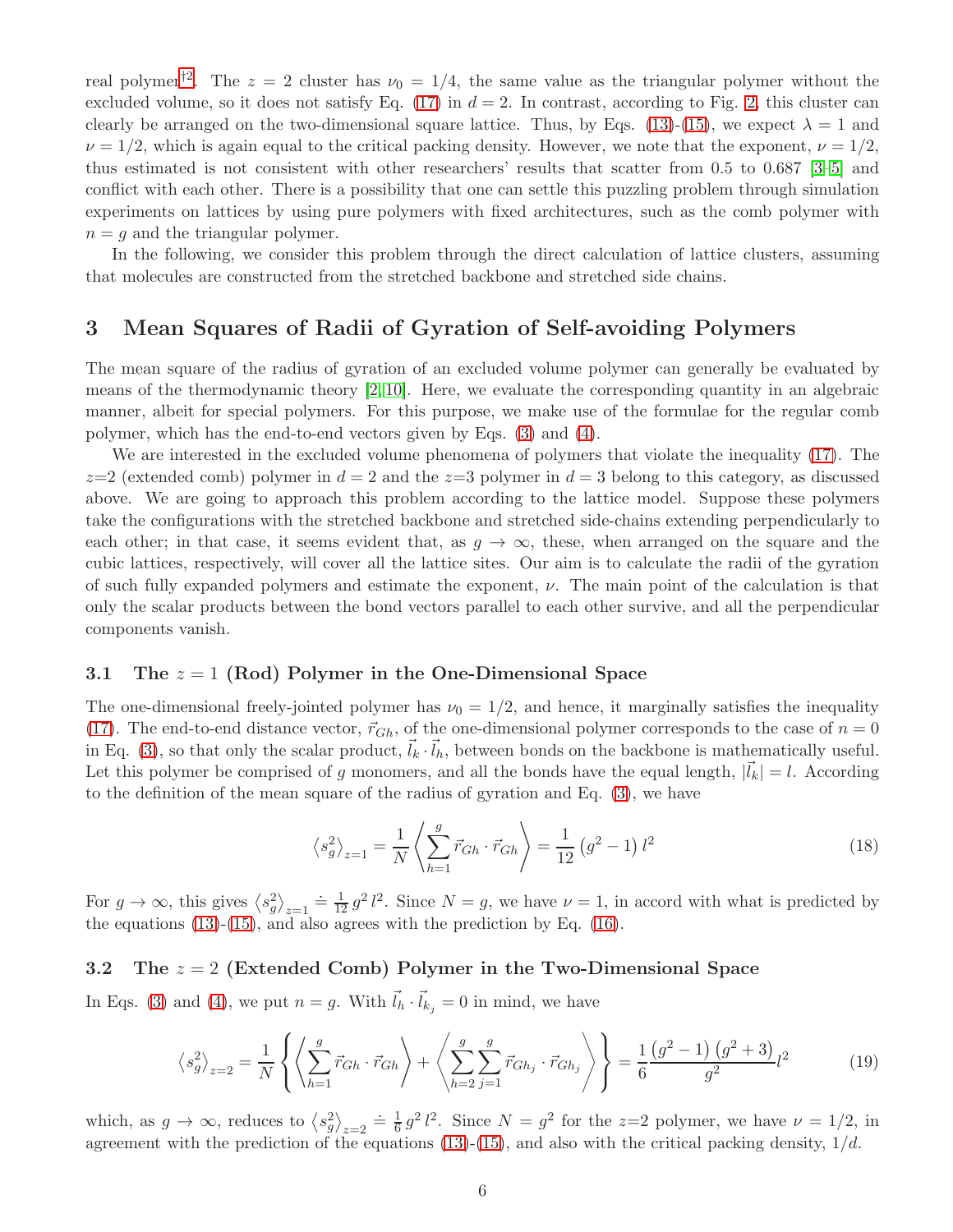#### Mathematical Check

For  $g = 1$   $(N = 1)$ , Eq. [\(19\)](#page-5-0) gives the obvious result:  $\langle s_g^2 \rangle_{z=2} = 0$ . For  $g = 2$   $(N = 4)$ , the molecule has the configuration  $($ ...) like the capital letter, L. It is easy to calculate, by the elementary geometry, the mean square of the radius of gyration of this molecule to yield  $\langle s_g^2 \rangle_{z=2} = \frac{7}{8}l^2$ , in exact agreement with the prediction of Eq. [\(19\)](#page-5-0).

#### 3.3 The  $z = 3$  Polymer in the Three-Dimensional Space

To solve this problem, it is necessary for us to make an extension of Eqs. [\(3\)](#page-1-2) and [\(4\)](#page-1-3); the result is shown in Appendix [A.](#page-7-1) Using the extended equations  $(A.2)-(A.4)$  $(A.2)-(A.4)$ , we can calculate, in quite the same manner, the corresponding quantity for the  $z=3$  polymer to obtain

$$
\left\langle s_g^2 \right\rangle_{z=3} = \frac{1}{N} \left\{ \left\langle \sum_{h=1}^g \vec{r}_{Gh} \cdot \vec{r}_{Gh} \right\rangle + \left\langle \sum_{h=2}^g \sum_{j=1}^g \vec{r}_{Gh_j} \cdot \vec{r}_{Gh_j} \right\rangle + \left\langle \sum_{h=2}^g \sum_{j=2}^g \sum_{p=1}^g \vec{r}_{Gh_{jp}} \cdot \vec{r}_{Gh_{jp}} \right\rangle \right\}
$$
  
= 
$$
\frac{1}{12} \frac{(g-1)\left(3g^5 - 5g^4 + 16g^3 + 6g^2 + g - 5\right)}{(g^2 - g + 1)^2} l^2
$$
(20)

which, as  $g \to \infty$ , reduces to  $\langle s_g^2 \rangle_{z=3} \doteq \frac{1}{4}$  $\frac{1}{4} g^2 l^2$ . Since, by Eq. [\(10\)](#page-2-2),  $N \doteq g^3$  for the z=3 polymer, we have  $\langle s_N^2 \rangle_{z=3} \doteq \frac{1}{4} N^{\frac{2}{3}} l^2$  to yield  $\nu = 1/3$ , in agreement with the conjectured value in Table [1.](#page-4-1)

An essential point of the above calculation results [\(18\)](#page-5-1)-[\(20\)](#page-6-0) for the fully expanded polymers is that the mean squares of the radii of gyration are proportional to  $g^2$ , namely,  $\langle s_g^2 \rangle \propto g^2$ , in contrast to the case of the ideal branched polymers that obey  $\langle s_g^2 \rangle_0 \propto g$ . In summary, the empirical rule might be generalized to

<span id="page-6-1"></span><span id="page-6-0"></span>
$$
\langle s_g^2 \rangle \propto \begin{cases} g & \text{(for freely jointed molecules)} \\ g^2 & \text{(for fully expanded molecules)} \end{cases} \tag{21}
$$

The results are in harmony with the initial scaling assumption,  $\langle s_N^2 \rangle \propto g^{2\lambda}$ , introduced in Eq. [\(9\)](#page-2-3). From these examples, and taking dimensional symmetry into consideration, the relations in Eq. [\(21\)](#page-6-1) are probably a general rule and holds irrespective of the difference in architectures.

The exponent,  $\nu = 1/2$ , deduced above for the lattice analog of the isolated  $z=2$  (extended comb) polymer conflicts with the thermodynamic theory,  $5/8$  [\[3,](#page-10-6) [5,](#page-10-7) [10\]](#page-10-0), the simulation experiments,  $\simeq 0.61$  [\[4\]](#page-10-8), on the square lattice, and the other theoretical methods, for the randomly branched polymer with the same ideal exponent  $\nu_0 = 1/4$ . We notice that, because of the constraint condition [\(17\)](#page-3-3), all those approaches are not applicable to the polymers such as the  $z=2$  polymer  $(\nu_0 = 1/4)$  in the two-dimensional space and the  $z=3$  polymer  $(\nu_0 = 1/6)$  in the three-dimensional space. The real exponent,  $\nu$ , in the isolated state of these special polymers that violate the inequality [\(17\)](#page-3-3) can be evaluated by the use of Eq. [\(14\)](#page-3-4); namely, for polymers that obey  $\nu_0 < \frac{1}{d+1}$ , we have  $\lambda = 1$ , so it must be that

$$
\nu = 2\nu_0 \tag{22}
$$

as has been fortified in Eq. [\(19\)](#page-5-0) for the  $z=2$  polymer, and in Eq. [\(20\)](#page-6-0) for the  $z=3$  polymer.

In spite of the advent of such unprecedented polymers that violate the constraint condition [\(17\)](#page-3-3), the fundamental equation of force [\(23\)](#page-6-2) for the excluded volume phenomena is invariably valid for almost all actual polymers synthesized in laboratories.

<span id="page-6-2"></span>
$$
\frac{dG}{d\alpha} = (\mu_{c_{2II}} - \mu_{c_{2I}}) \frac{dc_{2II}}{d\alpha} + \frac{dG_{\text{elasticity}}}{d\alpha} = 0
$$
\n(23)

(In Eq.  $(23)$ , the subscript 2 denotes polymer segments; the subscripts I and II a more dilute region and a more concentrated region, respectively.)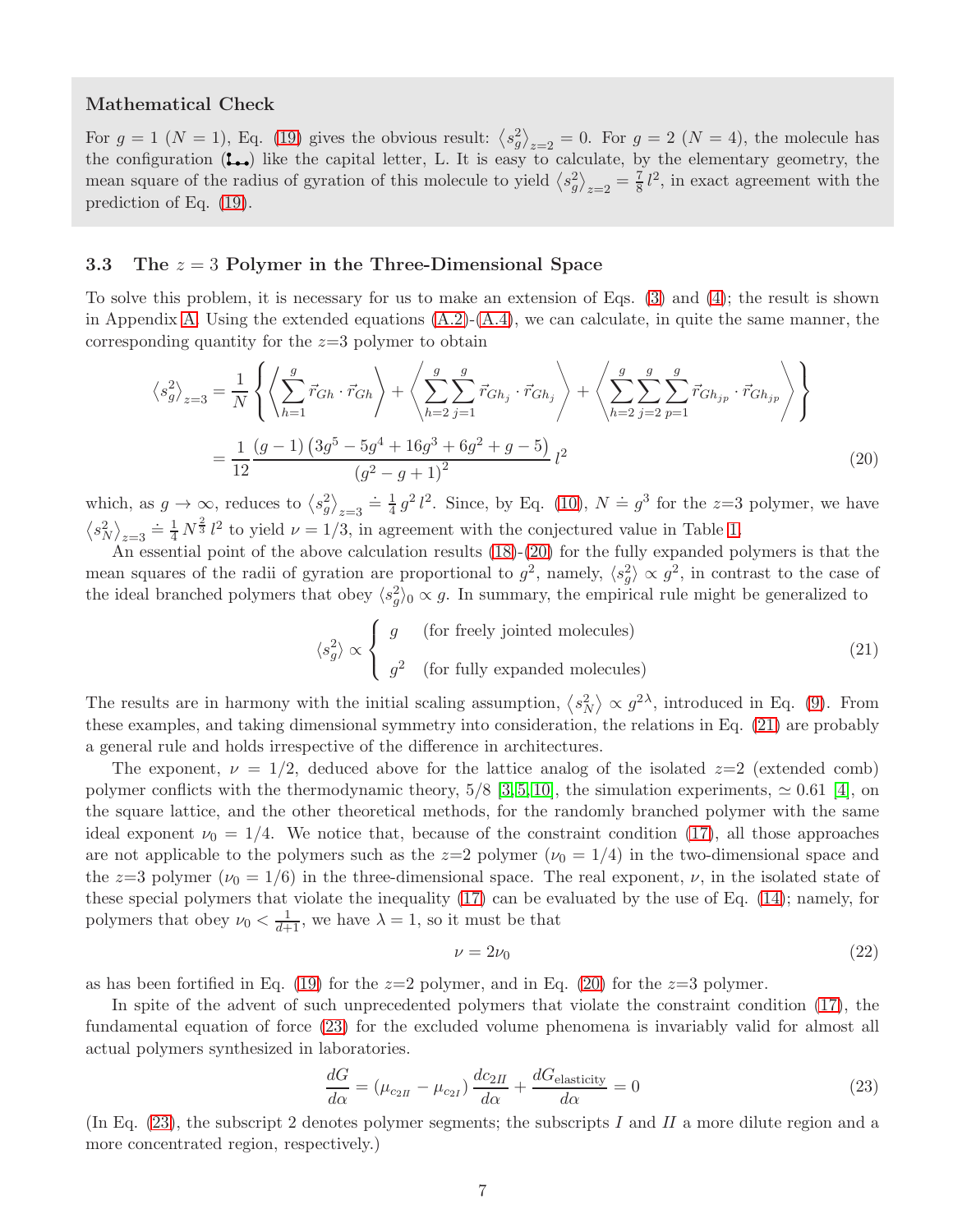### 4 Discussion

Through the previous to the present papers, we have shown that there are an infinite number of architectures having different exponents,  $\nu_0$ . We showed that, of those architectures, only those that satisfy the inequality [\(17\)](#page-3-3) are compatible with the classic formula [\[3\]](#page-10-6). We have investigated two examples that deviate from the inequality [\(17\)](#page-3-3): one is the  $z = 2$  nested structure  $(\nu_0 = 1/4)$  in  $d = 2$ , and the other is the  $z = 3$  nested structure  $(\nu_0 = 1/6)$  in  $d = 3$ . Despite the deviation from the inequality [\(17\)](#page-3-3), for instance, the  $z = 2$ polymer in  $d = 2$  is expected to have a reality, because it can be embedded in the two-dimensional space. We showed that the same is true for the  $z = 3$  nested structure in  $d = 3$ . An intriguing aspect is that the mean squares of the radii of gyration obey the relationship:  $\langle s_g^2 \rangle \propto g^2$  for the fully expanded polymers. From the viewpoint of the dimensional symmetry, there is a reason to conjecture that this relationship is independent of architectures.

An important fact clarified through this work is that the thermodynamic theory [\(23\)](#page-6-2) of the excluded volume effects [\[2,](#page-10-5) [10\]](#page-10-0) and the scaling formula [\(14\)](#page-3-4) complement each other and are, by no means, exclusive. Eq. [\(23\)](#page-6-2) is useful for the architectures that satisfy  $\nu_0 \geq \frac{1}{d+1}$  (most of the real polymers in  $d=3$  belong to this category!), while Eq.  $(14)$  is useful in predicting the exponent,  $\nu$ , of the architectures that fulfill  $\nu_0 \leq \frac{1}{d+1}$ , which necessarily leads to  $\lambda = 1$  and  $\nu = 2\nu_0$ , under the condition of the dilution limit in good solvents. Whereas the scaling formula is a law restricted to  $N \to \infty$ , the thermodynamic theory covers a broader range of N and a broader range of polymer concentration from the dilution limit to the melt; it is useful in extracting the physicochemical facets of the excluded volume phenomena.

## Appendix

### <span id="page-7-1"></span>A Spatial Configuration of the  $z = 3$  Polymer

<span id="page-7-2"></span>We calculate the spatial configuration and the mean square of the radius of gyration of this polymer, which can be accomplished with the help of the Isihara formula [\[1,](#page-10-2) [10\]](#page-10-0):



**Figure A1** The  $z=3$  polymer having the stretched backbone and the stretched side chains of the length, g.

<span id="page-7-0"></span> $^{\dagger2}$  We want to call attention to the fact that, if configurational isomerization is carried out according to an algorithm during a simulation to deal with, for instance, the randomly branched polymers, the lattice clusters necessarily give rise to different architectures and hence different isomer ratios, from the corresponding chemical molecules to be produced under the assumption of the equal reactivity of functional units. This is because of the realization of the steric hindrance in lattice clusters that leads to the reduction of the functionality,  $f$  [\[9\]](#page-10-9). This aspect has early been pointed out by Klein [\[4\]](#page-10-8).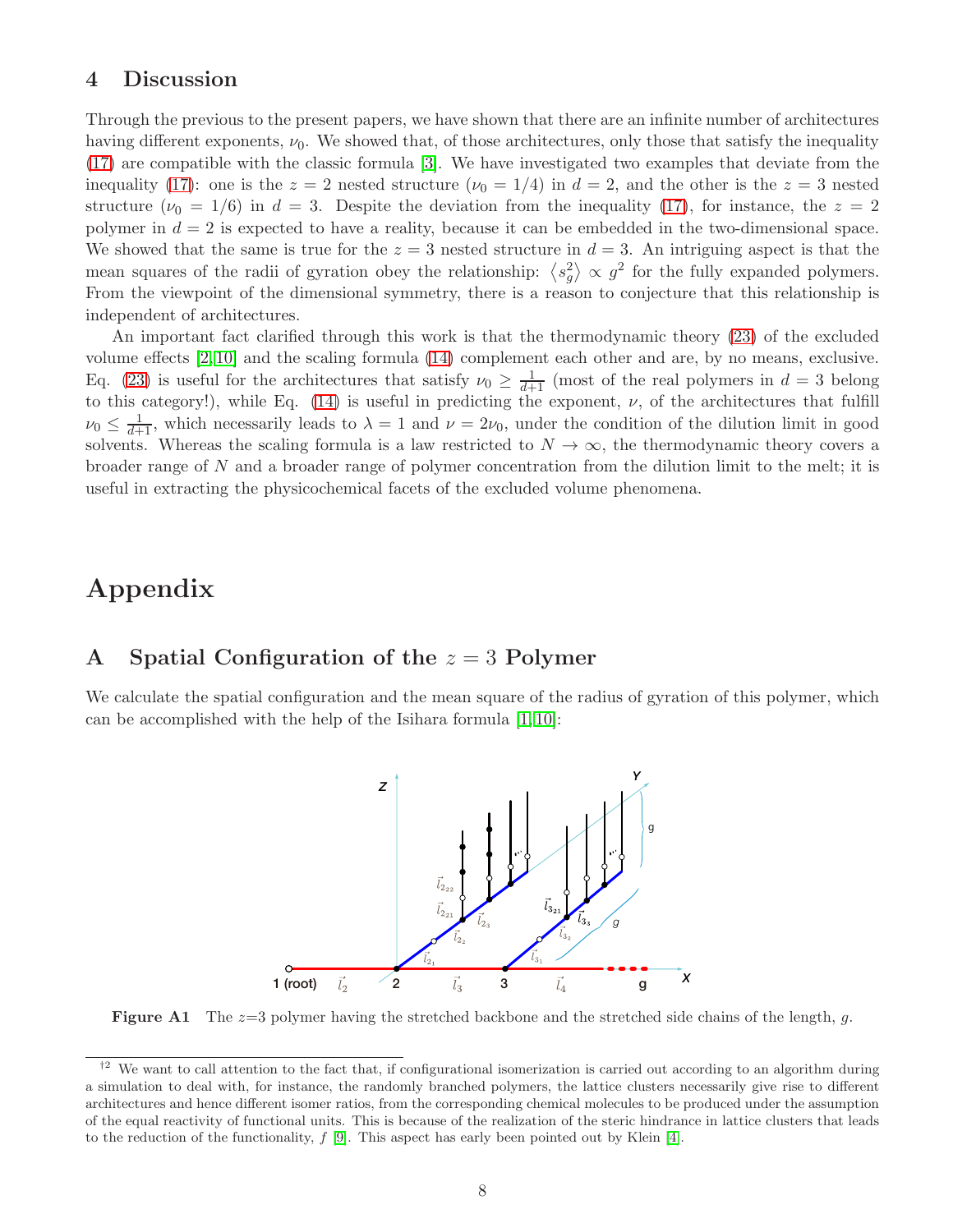<span id="page-8-0"></span>
$$
\vec{r}_{Gp} = \vec{r}_{1p} - \frac{1}{N} \sum_{p=1}^{N} \vec{r}_{1p}
$$
\n(A.1)

The key point is to rearrange the end-to-end vector,  $\vec{r}_{G_p}$ , from the center of mass to the pth monomer into the grand sum of all the bond vectors that constitute the polymer: the result being

$$
\vec{r}_{Gh} = \frac{1}{N} \left\{ \sum_{k=1}^{h-1} [N - (N - k - (k-1)g^2)] \vec{l}_{(k+1)} - \sum_{k=1}^{g-1} [N - k - (k-1)g^2] \vec{l}_{(k+1)} - \sum_{k=1}^{g-1} \left( g^2 \vec{l}_{(k+1)_1} + \sum_{i=2}^{g} \left\{ g^2 - [i - 1 + (i-2)g] \right\} \vec{l}_{(k+1)_i} \right) - \sum_{k=1}^{g-1} \sum_{i=2}^{g} \sum_{p=1}^{g} (g - p + 1) \vec{l}_{(k+1)_{ip}} + \sum_{k=1}^{h-1} [N - k - (k-1)g^2] \vec{l}_{(k+1)} \right\} \quad (A.2)
$$

$$
\vec{r}_{Gh_j} = \frac{1}{N} \left\{ \sum_{k=1}^{h-1} [N - (N - k - (k-1)g^2)] \vec{l}_{(k+1)} + (N - g^2) \vec{l}_{h_1} + \sum_{i=2}^j [N - (g^2 - [i-1 + (i-2)g])] \vec{l}_{h_i} \right\}
$$

$$
- \sum_{k=1}^{g-1} [N - k - (k-1)g^2] \vec{l}_{(k+1)} - \sum_{k=1}^{g-1} \left( g^2 \vec{l}_{(k+1)_1} + \sum_{i=2}^g \{ g^2 - [i-1 + (i-2)g] \} \vec{l}_{(k+1)_i} \right)
$$

$$
- \sum_{k=1}^{g-1} \sum_{i=2}^g \sum_{p=1}^g (g - p + 1) \vec{l}_{(k+1)_{ip}} + \sum_{k=1}^{h-1} [N - k - (k-1)g^2] \vec{l}_{(k+1)}
$$

$$
+ g^2 \vec{l}_{h_1} + \sum_{i=2}^j (g^2 - [i-1 + (i-2)g]) \vec{l}_{h_i} \right\} (A.3)
$$

$$
\vec{r}_{Gh_{jp}} = \frac{1}{N} \left\{ \sum_{k=1}^{h-1} [N - (N - k - (k-1)g^2)] \vec{l}_{(k+1)} + (N - g^2) \vec{l}_{h_1} + \sum_{i=2}^{j} [N - (g^2 - [i-1 + (i-2)g])] \vec{l}_{h_i} \right\}
$$

$$
+ \sum_{q=1}^{p} [N - (g - q + 1)] \vec{l}_{h_{jq}} - \sum_{k=1}^{g-1} [N - k - (k-1)g^2] \vec{l}_{(k+1)}
$$

$$
- \sum_{k=1}^{g-1} \left( g^2 \vec{l}_{(k+1)_1} + \sum_{i=2}^{g} \{ g^2 - [i-1 + (i-2)g] \} \vec{l}_{(k+1)_i} \right) - \sum_{k=1}^{g-1} \sum_{i=2}^{g} \sum_{q=1}^{g} (g - q + 1) \vec{l}_{(k+1)_{iq}}
$$

$$
+ \sum_{k=1}^{h-1} [N - k - (k-1)g^2] \vec{l}_{(k+1)} + g^2 \vec{l}_{h_1} + \sum_{i=2}^{j} (g^2 - [i-1 + (i-2)g]) \vec{l}_{h_i} + \sum_{q=1}^{p} (g - q + 1) \vec{l}_{h_{jq}} \right\} \quad (A.4)
$$

where  $\vec{l}_{h_{jp}}$  represents the pth bond vector emanating from jth monomer on the side chain which emanates from  $h$ th monomer on the backbone (the red solid line in Fig. [A1\)](#page-7-2). In Eqs.  $(A.2)-(A.4)$  $(A.2)-(A.4)$ 

<span id="page-8-2"></span><span id="page-8-1"></span>\n- \n
$$
1 \leq h \leq g
$$
\n for  $\vec{r}_{Gh}$ \n
\n- \n
$$
2 \leq h \leq g
$$
\n and  $1 \leq j \leq g$ \n for  $\vec{r}_{Gh_j}$ \n
\n- \n
$$
2 \leq h \leq g, \quad 2 \leq j \leq g, \quad \text{and} \quad 1 \leq p \leq g
$$
\n for  $\vec{r}_{Gh_{jp}}$ \n
\n
\n(A.5)

First, let us consider the fully expanded molecule. Assume that, in the limit of a large  $g$ , this polymer takes the configuration with the stretched backbone and the stretched side chains (Fig. [A1\)](#page-7-2). Then, the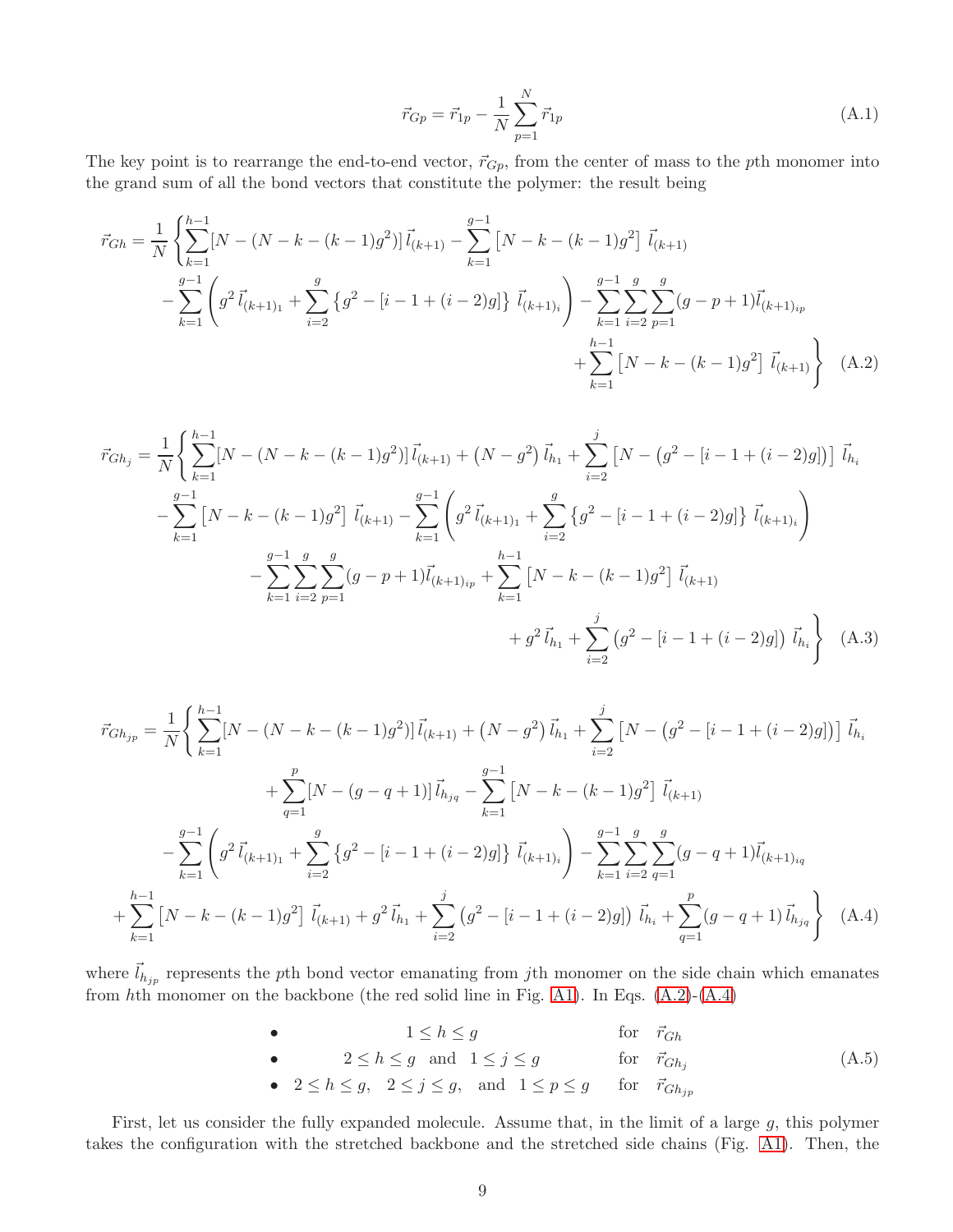polymer can marginally be arranged on the simple cubic lattice with the side length l. Since the backbone and the side chains extend perpendicularly to each other, all the scalar products between the perpendicular bond-vectors should vanish, and hence

$$
\langle s_g^2 \rangle_{z=3} = \frac{1}{N} \left\{ \left\langle \sum_{h=1}^g \vec{r}_{Gh} \cdot \vec{r}_{Gh} \right\rangle + \left\langle \sum_{h=2}^g \sum_{j=1}^g \vec{r}_{Gh_j} \cdot \vec{r}_{Gh_j} \right\rangle + \left\langle \sum_{h=2}^g \sum_{j=2}^g \sum_{p=1}^g \vec{r}_{Gh_{jp}} \cdot \vec{r}_{Gh_{jp}} \right\rangle \right\}
$$
  
= 
$$
\frac{1}{12} \frac{(g-1)\left(3g^5 - 5g^4 + 16g^3 + 6g^2 + g - 5\right)}{(g^2 - g + 1)^2} l^2
$$
(A.6)

As  $g \to \infty$ , Eq. [\(A.6\)](#page-9-0) reduces to

<span id="page-9-0"></span>
$$
\left\langle s_g^2 \right\rangle_{z=3} \doteq \frac{1}{4} \, g^2 \, l^2 \tag{A.7}
$$

Applying the relation [\(10\)](#page-2-2),  $N = g(g^2 - g + 1)$ , in the text, we have  $\langle s_N^2 \rangle_{z=3} \doteq \frac{1}{4} N^{\frac{2}{3}} l^2$ . Thus,

$$
\nu_{z=3} = \frac{1}{3} \quad (d=3) \tag{A.8}
$$

for the fully expanded molecule. The result is in accord with the conjectured value in the text (Table [1\)](#page-4-1).

#### Mathematical Check

<span id="page-9-1"></span>Apply  $g = 2 (N = 6)$  to Eq. [\(A.6\)](#page-9-0), and we have:  $\langle s_N^2 \rangle_{z=3} = \frac{55}{36} l^2$ . According to Fig. [A1,](#page-7-2) each monomer on the z=3 polymer with  $g = 2$  can be allocated to the following coordinates on the simple cubic lattice  $(l = 1)$ shown in Fig. [A2:](#page-9-1)  $\vec{r}_{O1} = (-1, 0, 0), \vec{r}_{O2} = (0, 0, 0), \vec{r}_{O3} = (0, 1, 0), \vec{r}_{O4} = (0, 2, 0), \vec{r}_{O5} = (0, 2, 1), \vec{r}_{O6} =$  $(0, 2, 2)$ . From this information, we find quickly  $\vec{r}_{OG} = \left(\frac{-1}{6}, \frac{7}{6}\right)$  $\frac{7}{6}, \frac{3}{6}$  $\frac{3}{6}$ ) and hence,  $\langle s_6^2 \rangle = \frac{55}{36}$  which is exactly the result that Eq. [\(A.6\)](#page-9-0) predicts.//





For the freely jointed model, Eqs.  $(A.2)-(A.5)$  $(A.2)-(A.5)$  give

$$
\left\langle s_g^2 \right\rangle_{0,z=3} = \frac{1}{6} \frac{\left(g-1\right) \left(7g^5 - 4g^4 - 13g^3 + 13g^2 - 2g + 1\right)}{g \left(g^2 - g + 1\right)^2} l^2 \tag{A.9}
$$

As  $g \to \infty$ , this reduces to

$$
\left\langle s_g^2 \right\rangle_{0,z=3} = \frac{7}{6} \, g \, l^2 \tag{A.10}
$$

which is again proportional to  $g$ , in accord with the empirical rule [\(21\)](#page-6-1) in the text [\[10\]](#page-10-0).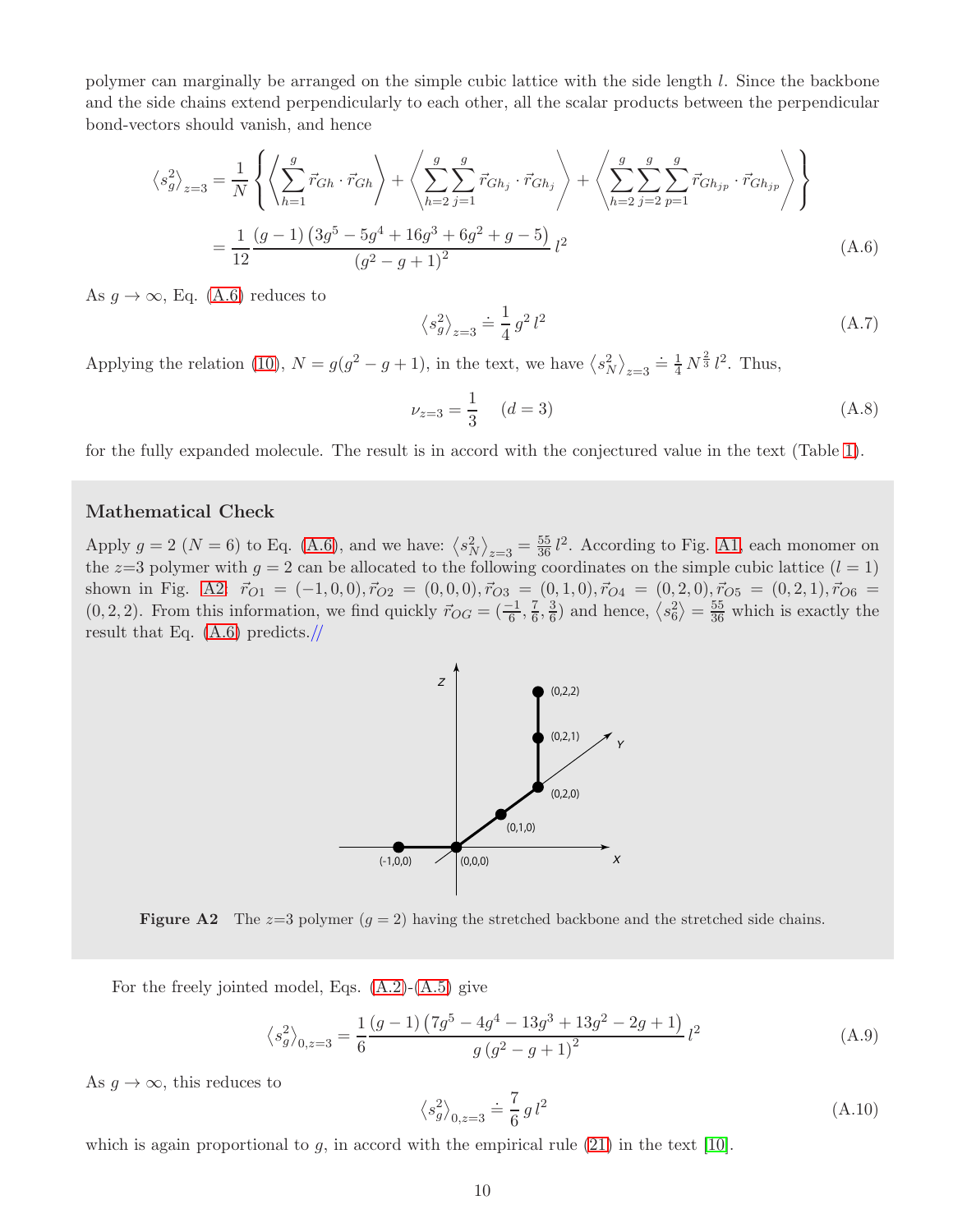### <span id="page-10-2"></span>References

- <span id="page-10-5"></span>[1] A. Isihara. Probable Distribution of Segments of a Polymer Around the Center of Gravity. J. Phys. Soc. Japan, 5, 201 (1950).
- <span id="page-10-6"></span>[2] (a) P. J. Flory. Principles of Polymer Chemistry. Cornell University Press, Ithaca and London (1953). (b) P. J. Flory. Statistical Mechanics of Chain Molecules. John Wiley & Sons, Ins., New York (1969).
- <span id="page-10-8"></span>[3] J. Issacson and T. C. Lubensky. Flory Exponents for Generalized Polymer Problems. J. Physique Letters, 41, L-469 (1980).
- [4] (a) D. J. Klein. Rigorous results for branched polymer models with excluded volume. J. Chem. Phys. 75, 5186 (1981). (b) W. A. Seitz and D. J. Klein. Excluded volume effects for branched polymers: Monte Carlo results. J. Chem. Phys. 75, 5190 (1981). (c) D. J. Klein, W. A. Seitz, and J. E. Kilpatrick. Branched polymer models. J. Appl. Phys. 53(10), October, 6599 (1982).
- <span id="page-10-7"></span><span id="page-10-3"></span>[5] M. Daoud and J. F. Joanny. Conformation of Branched Polymers. J. Physique, 42, 1359 (1981).
- <span id="page-10-1"></span>[6] George H. Weiss and James E. Kiefer. The Pearson random walk with unequal step sizes. J. Phys. A: Math. Gen., 16, 489 (1983).
- [7] (a) T. Yoshizaki, I. Nitta, and H. Yamakawa. Transport coefficients of helical wormlike chains. 4. Intrinsic viscosity of the touched-bead model. Macromolecules, 21, 165 (1988). (b) Ken Terao, Yo Nakamura, and Takashi Norisuye. Solution Properties of Polymacromonomers Consisting of Polystyrene. 2. Chain Dimensions and Stiffness in Cyclohexane and Toluene. Macromolecules, 32, 711-716 (1999).

(c) Yo Nakamura. Dilute Solution Properties of Star and Comb Polymers. Kobunshi Ronbunshu, Vol. 57, No. 8, pp. 530-541 (2000).

(d) Yo Nakamura. Molecular Shape of Polymacromonomers in Solutions. SEN'I GAKKAISHI, 62, 48 (2006).

- <span id="page-10-4"></span>[8] (a) P. L. Krapivsky, and S. Redner. Random walk with shrinking steps. [arXiv:physics/0304036](http://arxiv.org/abs/physics/0304036) [physics.ed-ph]; Am. J. Phys. 72, 591-598 (2004). (b) C. A. Serino and and S. Redner. Pearson Walk with Shrinking Steps in Two Dimensions. [arXiv:0910.0852v](http://arxiv.org/abs/0910.0852)3 [physics.data-an]; J. Stat. Mech. P01006 (2010).
- <span id="page-10-9"></span>[9] K. Suematsu. Analogy and Difference between Gelation and Percolation Process. [arXiv:cond-mat/0410137](http://arxiv.org/abs/cond-mat/0410137) [cond-mat.soft] 6 Oct 2004.
- <span id="page-10-0"></span>[10] (a) K. Suematsu. Radius of Gyration of Randomly Branched Molecules. [arXiv:1402.6408](http://arxiv.org/abs/1402.6408) [cond-mat.soft] 26 Feb 2014.

(b) K. Suematsu. Excluded Volume Effects of Branched Molecules. [arXiv:1606.03929v](http://arxiv.org/abs/1606.03929)3 [cond-mat.soft] 29 Dec 2016.

(c) K. Suematsu. Volume Expansion of Branched Polymers. [arXiv:1709.08883](http://arxiv.org/abs/1709.08883) [cond-mat.soft] 26 Sep 2017.

(d) K. Suematsu, Haruo Ogura, Seiichi Inayama, and Toshihiko Okamoto. Alternative Approach to the Excluded Volume Problem: The Critical Behavior of the Exponent ν. [arXiv:1811.07280](http://arxiv.org/abs/1811.07280) [cond-mat.soft] 18 Nov 2018.

(e) K. Suematsu, Haruo Ogura, Seiichi Inayama, and Toshihiko Okamoto. Diffusion and Chemical Potential in Polymer Solutions. [arXiv:1903.03950](http://arxiv.org/abs/1903.03950) [cond-mat.soft] 10 Mar 2019.

(f) K. Suematsu, Haruo Ogura, Seiichi Inayama, and Toshihiko Okamoto. Segment Distribution around